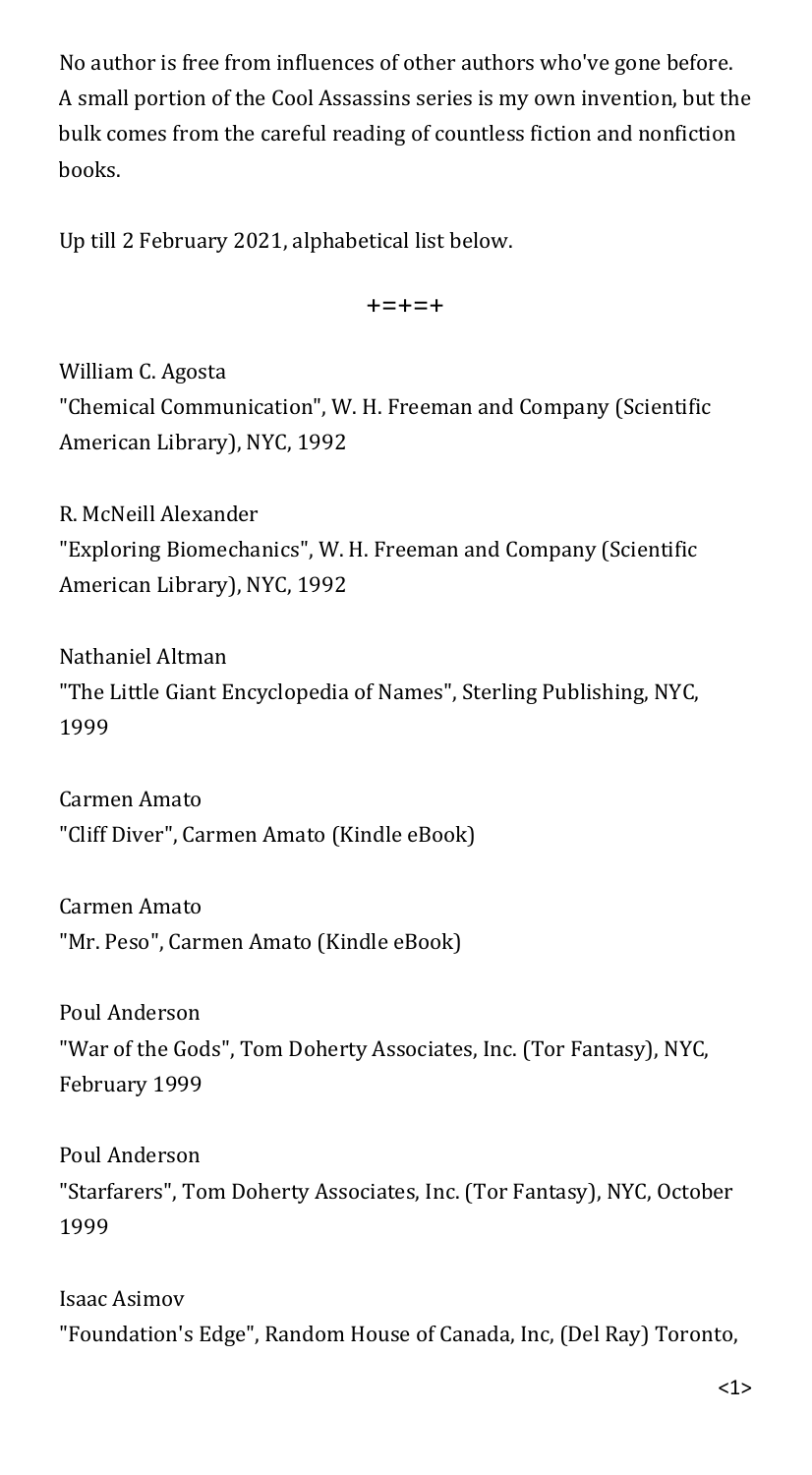Canada, November 1983

Robert Aunger "The Electric Meme", Simon & Shuster Inc. (The Free Press), NYC, 2002

Margaret Atwood "The Handmaid's Tale", McCelland & Stewart, Toronto, (8th printing), December 1989

Magaret Atwood "The Blind Assassin", Random House of Canada (Seal Books), [www.randomhouse.ca](http://www.randomhouse.ca/), September 2000

Margaret Atwood "Oryx and Crake", Random House of Canada, www.randomhouse.ca, April 2004

Thomas F. Banchoff "Beyond the Third Dimension", W. H. Freeman and Company (Scientific American Library), NYC, 1990

John Barnes "Orbital Resonance", Tom Doherty Associates Inc. (Tor Books), NYC, October 1992

John Barnes "Mother of Storms", Tom Doherty Associates Inc. (Tor Books), NYC, May 1995

John Barnes "Candle", Tom Doherty Associastes Inc. (Tor Books), NYC, December 2000

Nancy Baron & John Acorn "Birds of Coastal British Columbia", Lone Pine Publishing, Vancouver, BC, 1997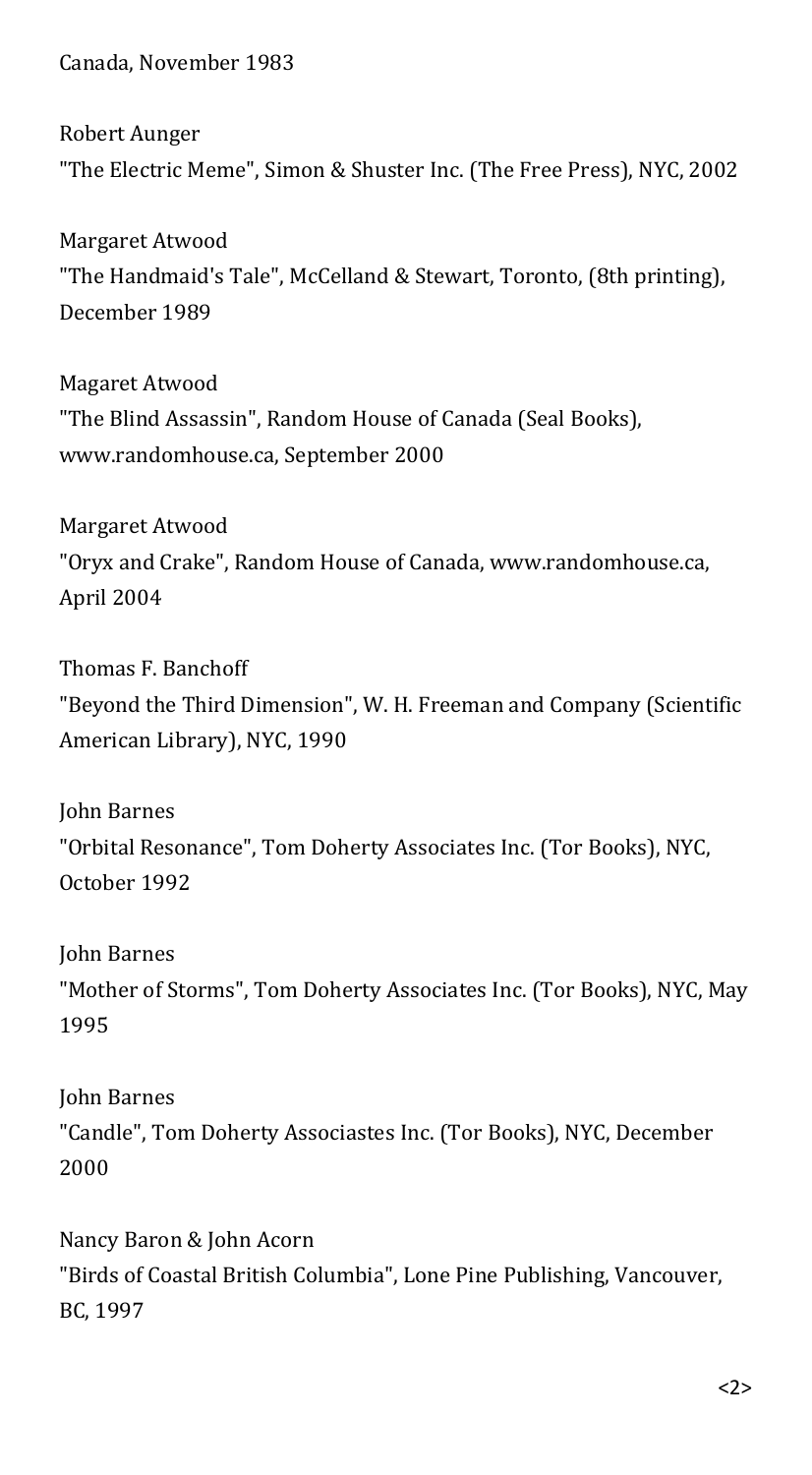Greg Bear

"Darwin's Radio", Random House Ballantine Publishing Group, Toronto, July 2000

Greg Bear "Vitals", Random House Ballantine Publishing Group, Toronto, April 2003

Greg Bear "Quantico", Vanguard Press, 2008

Robert O. Becker M.D. & Gary Sheldon "The Body Electric, Electromagnetism and the Foundation of Life", William Morrow, NYC, 1985

Anthony Beevor "The Second World War", Hachette Book Group, New York, NY, 2013

William Boyes & Michael Melvin "Economics", Houghton Mifflin Company, Boston, 1991

David Brin "Glory Season", (Bantam Spectra) Bantam Doubleday Dell Publishing Group Inc., NYC, June 1994

Borgna Brunner, Editor in Chief "Time Almanac 2002", Information Please, Boston, MA, 2002

Brian Bunch, Jenny Tessar (Discover Magazine) "Discover Science Almanac", Stonesong Press with Hyperion, NYC, 2003

Anne Cameron "Daughters of Copper Woman", Press Gang Publishers, Vancouver, BC, July 1981

Jacqueline Carey "Kushiel's Dart", Tim Doherty Associates, Inc (Tor Fantasy), NYC, March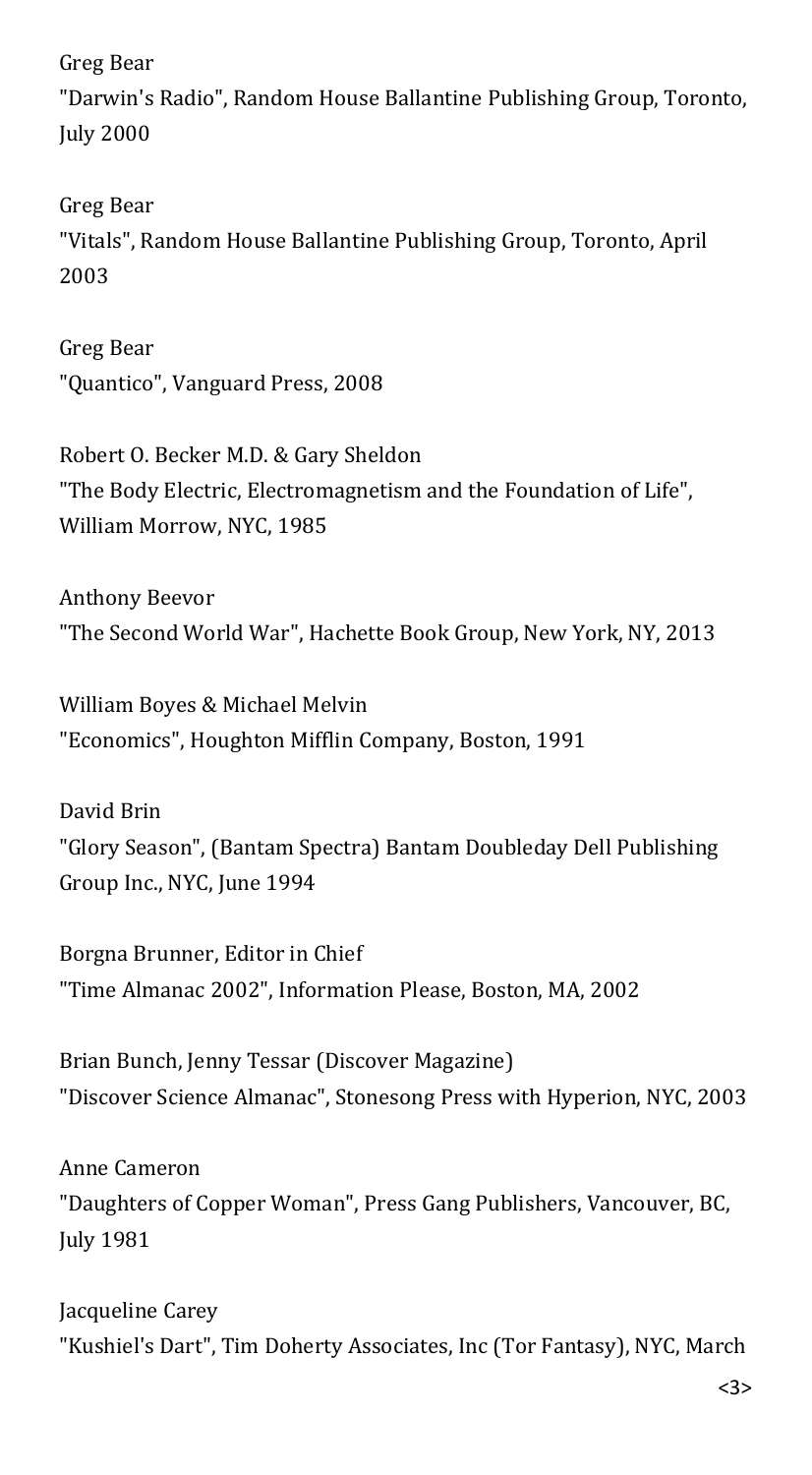## 2002

Jacqueline Carey "Kushiel's Chosen", Tim Doherty Associates, Inc (Tor Fantasy), NYC, March 2003

Jacqueline Carey "Kushiel's Avatar", Tim Doherty Associates, Inc (Tor Fantasy), NYC, March 2004

Noam Chomsky Noam Chomsky on the State-Corporate Complex: A Threat to Freedom and Survival > https://www.youtube.com/watch?v=PTuawY8Qnz8

Andrew Cockburn "Kill Chain: The Rise of High-Tech Assassins", Henry Holt & Company, New York, (Kindle eBook, March 2015)

John Robert Colombo, General Editor "The 1993 Canadian Global Almanac", MacMillan Canada, Toronto, 1992

John K. Cooley "Unholy Wars (2nd Edition)", Pluto Press, London, 2000

Storm Cunningham "The Restoration Economy", Berret-Koehler Publishers Inc., San Francisco, 2002 (1st Edition)

J. M. A. Danby "Fundamentals of Celestial Mechanics (2nd edition)", Willmann-Bell Inc., Richmond Virginia, 1988

Jared Diamond "Guns, Germs, and Steel", W. W. Norton & Company, (Kindle Edition)

David Dressler & Huntington Potter "Discovering Enzymes", W. H. Freeman and Company (Scientific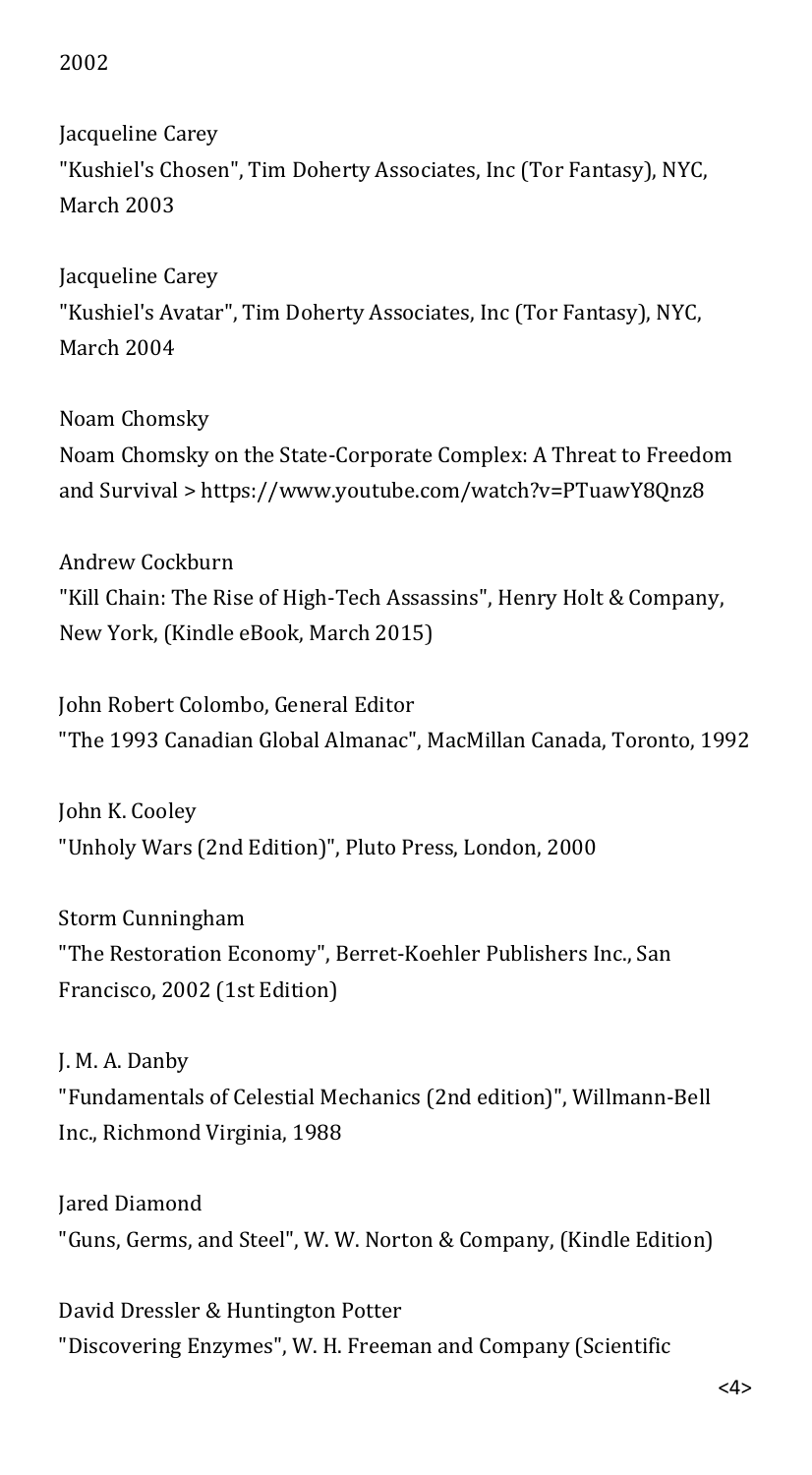American Library), NYC, 1991

Paul R. Ehrlich, Anne H. Ehrlich & John P. Holdren "Ecoscience", W. H. Freeman and Company, San Francisco, 1977

Tom Forester (Editor) "The Materials Revolution", The MIT Press, Cambridge, Massachusetts, 1988

Steven Foster & James A. Duke "Medicinal Plants (Eastern & Central North America)", The Easton Press, Norwalk Connecticut, 1990

Peter Frankopan "The Silk Roads: A New History of the World", Penguin Random House LLC, New York, NY, 2015

Louis Friedman "Starsailing", John Wiley & Sons, Toronto, 1988

Anthony J. Gaston, Todd E. Golumbia, Jean-Louis Martin, Sean T. Sharpe (editors) "Lessons from the Islands", Canadian Wildlife Services (from Symposium 2002). Available online: http://www.haidanation.ca/Pages/documents/pdfs/land/CWS\_laskeek \_lessons\_all.pdf

William Gibson "Neuromancer", The Berkley Publishing Group (An Ace Book), NYC, July 1984

J. E. Gordon "The Science of Structures and Materials", W. H. Freeman and Company (Scientific American Library), NYC, 1988

James L. Gould & Carol Grant Gould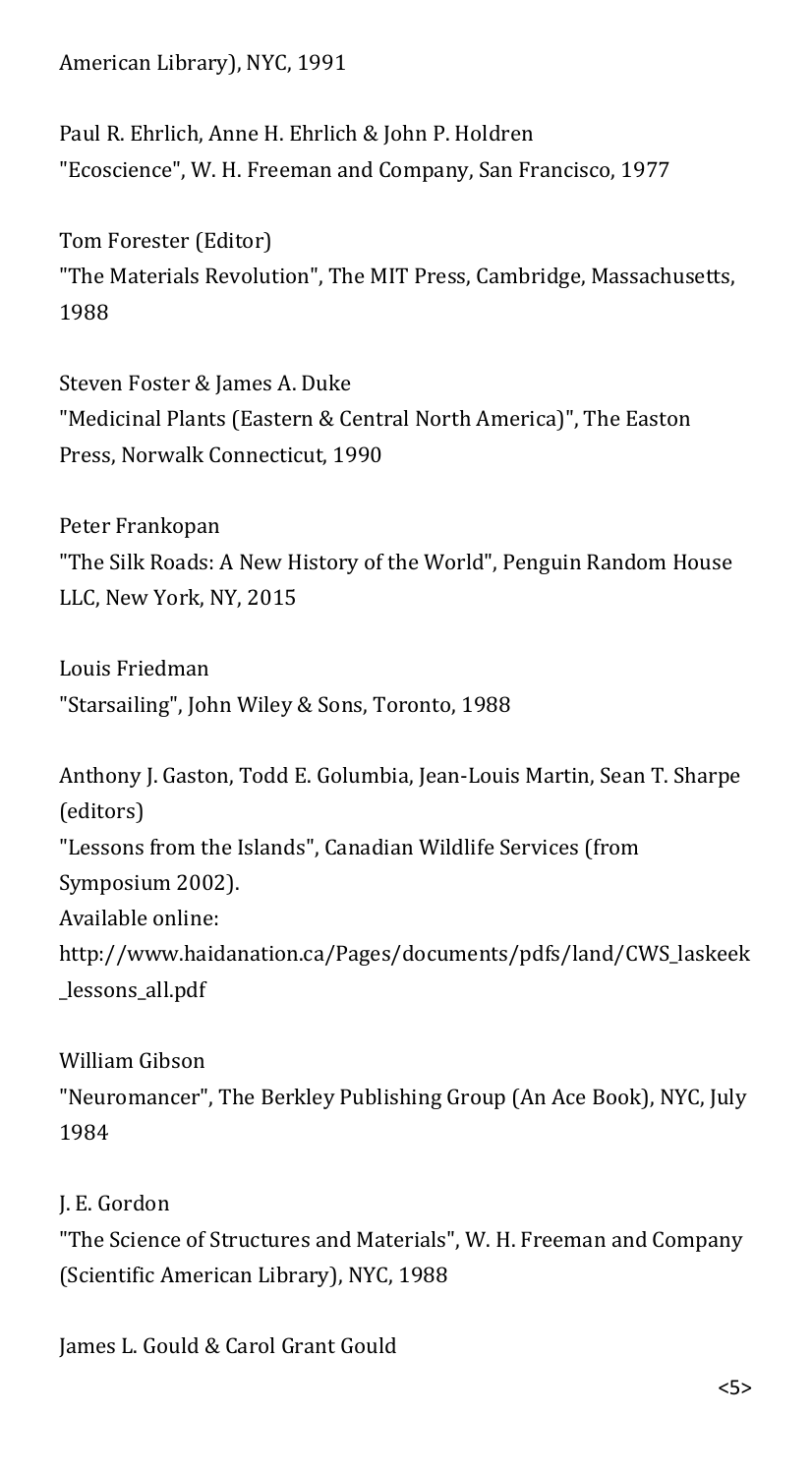"The Honey Bee", W. H. Freeman and Company (Scientific American Library), NYC, 1988

James L. Gould & Carol Grant Gould "Sexual Selection", W. H. Freeman and Company (Scientific American Library), NYC, 1989

Robert Hargraves "Thorium: Energy Cheaper Than Coal", Robert Hargraves (eBook), 2012.

Robert A. Heinlein "Stranger in a Strange Land", Berkley Medallion Books, NYC, March 1968

Robert A. Heinlein "The Moon Is a Harsh Mistress", Berkley Medallion Books, NYC, September 1968

Robert A. Heinlein "Friday", Ballantine Books, NYC, (11th printing), September 1988

James Houston "Hideaway", McClelland & Stewart Inc, Toronto, 1999

Alma R. Hutchens "Indian Herbalogy of North America", The Garden Press Ltd., London, England, 5th Edition 1974

Sebastian Junger "War", Harper Perennial, HarperCollins, Toronto, Canada, 2010

John Keay "China, a History", Harper Press, 2009, (Kindle eBook)

John Keay "India, a History", Harper Press, 2010, (Kindle eBook)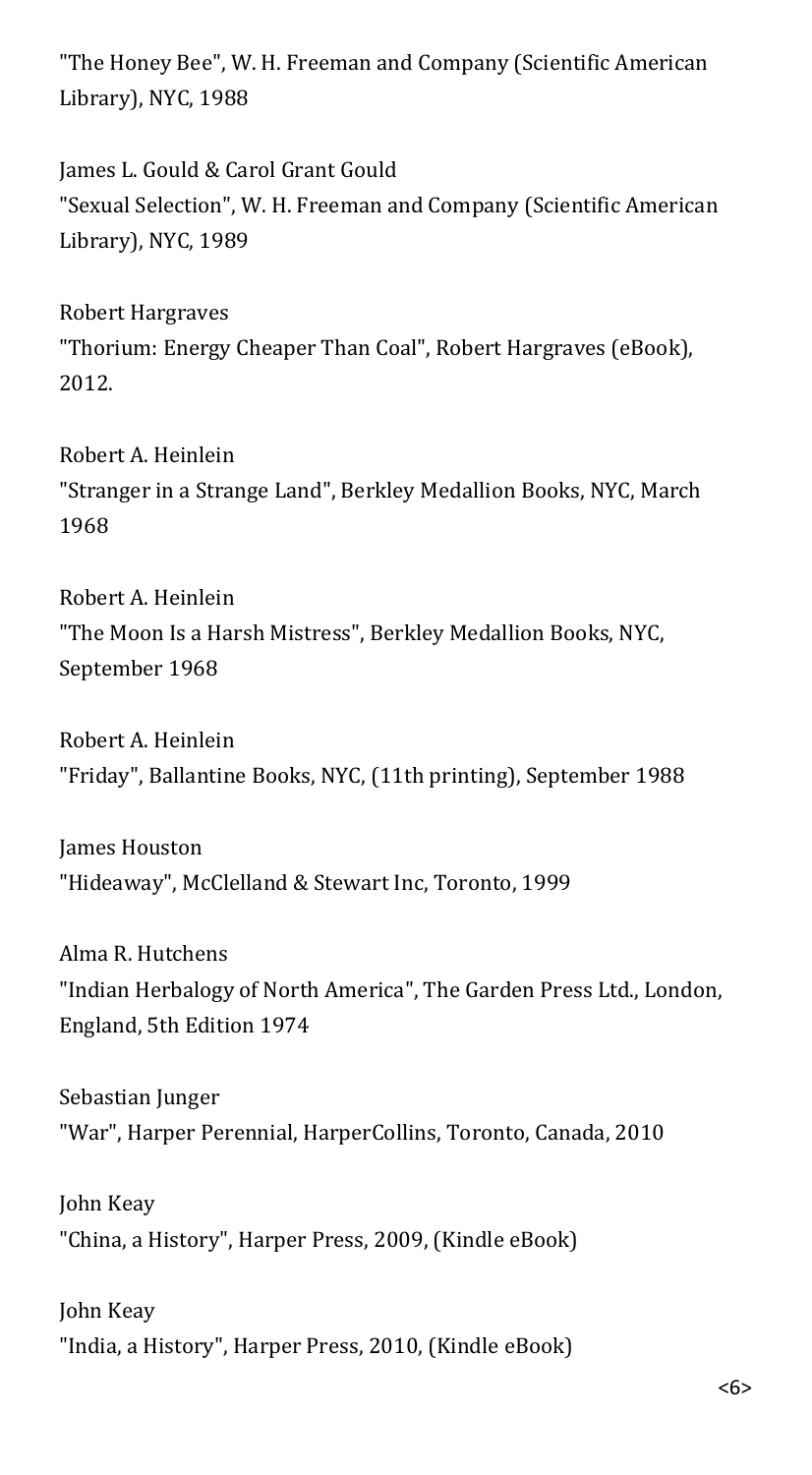Marjorie Bradley Kellogg "Harmony", (ROC), Penguin Books, 1991

Donald Kingsbury "The Moon Goddess and the Son," Simon & Schuster, NYC, December 1987

Donald Kingsbury "Psychohistorical Crisis", Tom Doherty Associates Inc. (Tor Books), NYC, October 2002

Naomi Klein "This Changes Everything", Vintage Canada Edition, 2015

Michio Kushi, transcribed by Joan Mansolilli "Macrobiotic Seminars of Mishio Kushi: Acupunture, Ancient and Future Worlds", Tao Publications, 1970's

Any Lamb & Phil Edgell "Coastal Fishes of the Pacific Northwest", Harbour Park Publishing Co. Ltd., Madeira Park, BC, Canada, 1986

Adèle Langlois "Negotiating Bioethics: The Governance of UNESCO's BioEthics Programme", Routledge, New York, N.Y., 2013 (Open Access eBook)

Arnold J. Levine "Viruses", W. H. Freeman and Company (Scientific American Library), NYC, 1992

Elbert L. Little "The Audubon Society Field Guide to North American Trees", (Borzoi Book) Alfred A. Knopf Inc., NYC, November 1985

Charles C. Mann "1491, New Revelations of the Americas before Columbus",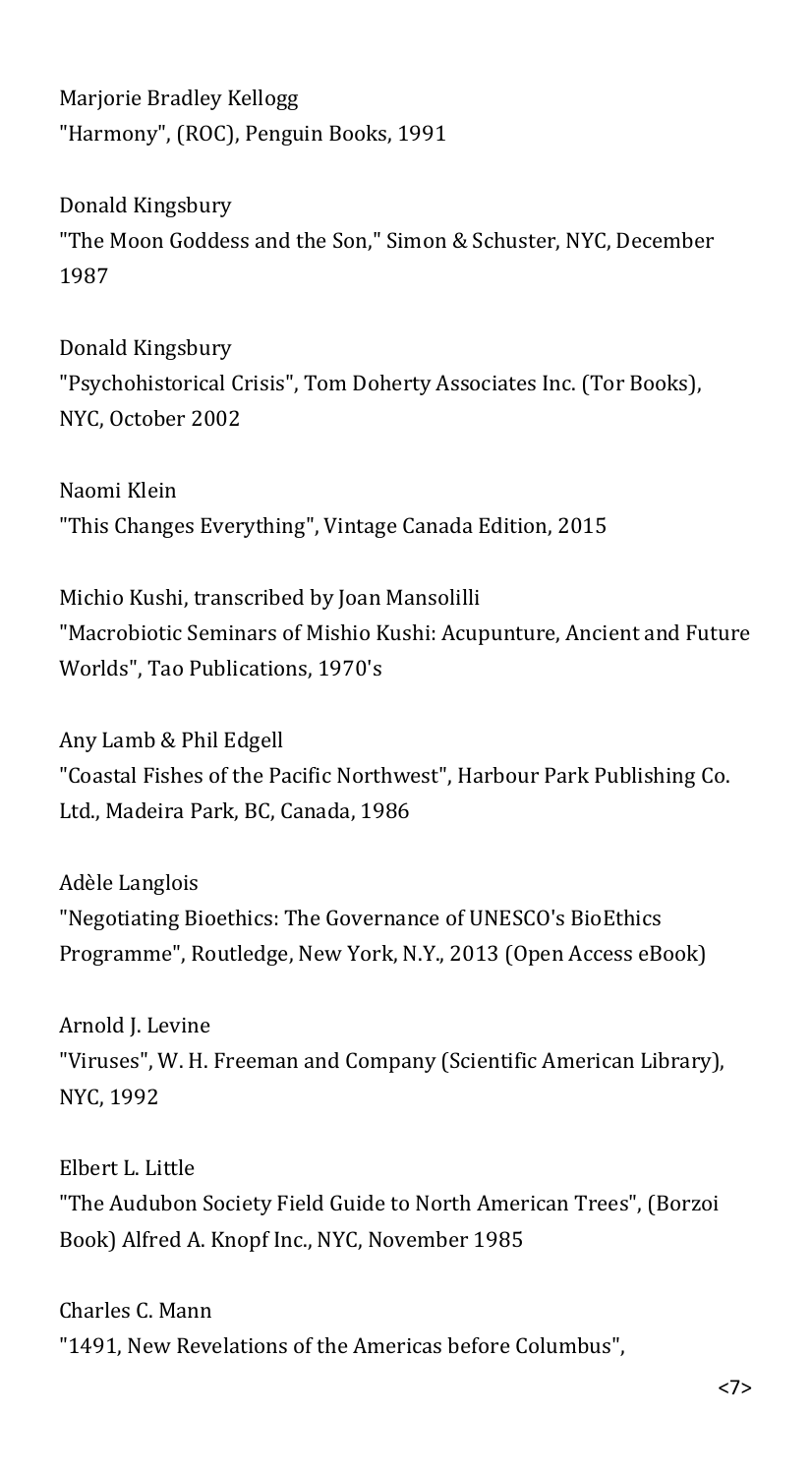## [www.charlesmann.org](http://www.charlesmann.org/)

Charles C. Mann "1493", Vintage Books, a division of Random House, 2012

Colleen McCullough "The Thorn Birds", Avon Books (HarperCollins), NYC, 1978 (25th Anniversary Edition)

Colleen McCullough "Caesar's Women", Avon Books (HarperCollins), NYC, 1996

Colleen McCullough "The Song of Troy", Orion Books Ltd., Reissued 2010.

H. W. Menard "Islands", W. H. Freeman and Company (Scientific American Books), NYC, 1986

Max S. Metz "Ephemeriden 1890-1950"

G. J. Meyer "The World Undone: World War I - 1914-1918", Delacorte Press Book, New York, NY, 2006

Neil F. Michelsen "The American Ephermeris for the 20th Century (Revised Edition)"

Neil F. Michelsen (revisions by Rique Pottenger "The American Ephemeris for the 21st Century (2nd Edition)"

George A. Miller "The Science of Words", W. H. Freeman and Company (Scientific American Library), NYC, 1991

Michael Modzelewski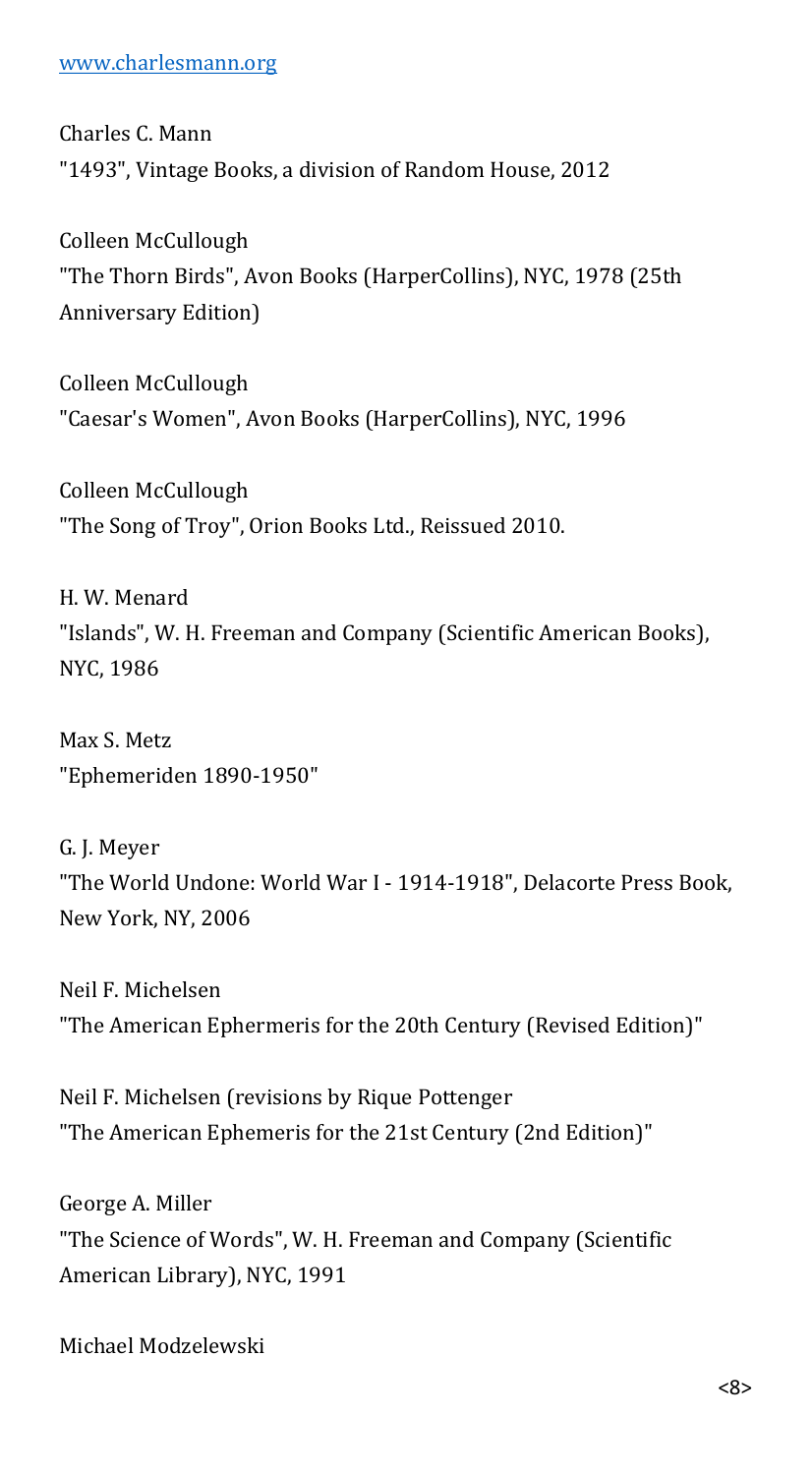"Inside Passage", HarperCollins Publishers, 1992

Lewis Mumford "The Culture of Cities", Harcourt, Brace and Company, NY, 1938 (eBook edition, 1970)

Dr. Vic Naumov "Generation Sick: The Power, Politics & Propaganda Behind America's Health Crisis", Vincent Crow Press, 2015.

Larry Niven & Jerry Pournelle "Lucifer's Hammer", The Ballantine Publishing Group (Del Rey), NYC, January 1998

Georges Ohsawa "Zen Macrobiotics", Ohsawa Foundation Inc., 1434 N. Curson Ave., Los Angeles, California, 1965

Georges Ohsawa "Book of Judgement", Ohsawa Foundation Inc., 1434 N. Curson Ave., Los Angeles, California, 1966

Georges Ohsawa "Guidebook for Living", Ohsawa Foundation Inc., 1434 N. Curson Ave., Los Angeles, California, 1967

Naomi Oreskes and Erik M. Conway "The Collapse of Western Civilization", Columbia University Press, 2014, eBook.

Martin PALA "From Manual to Assisted Teleoperation Systems", PDF Sample found in Academia Online.

Chris Pellant "Rocks and Minerals", Dorling Kindersley, London, 1992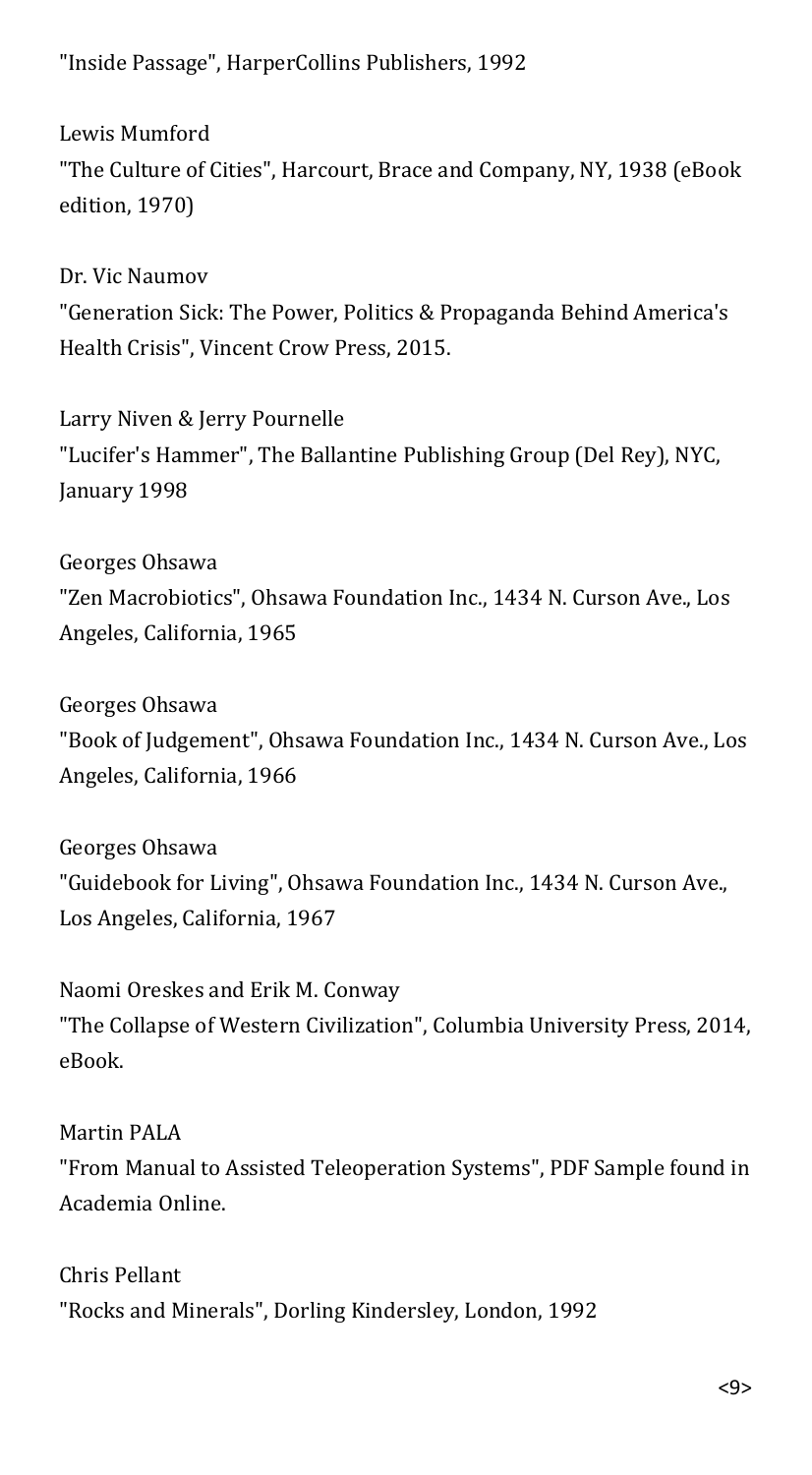Roger Penrose "The Emperor's New Mind", Oxford University Press, Toronto, 1989

Roger Penrose "Shadows of the Mind", Vintage (Random House), London, 1995

John R. Pierce & A. Michael Noll "Signals", W. H. Freeman and Company (Scientific American Library), NYC, 1990

Bethany Pitts "Moon Quito", Avalon Travel (Hatchet Books), eBook version, 2019

Sylvia Plath "The Glass Jar", Harper Perennial Classics, (Kindle eBook).

Sylvia Plath "Colossus and Other Poems", Harper Perennial Classics, (Kindle eBook).

Edited & Compiled by Jim Pojar & Andy MacKinnon "Plants of Coastal British Columbia (including Oregon & Alaska)", Lone Pine Publishing, Vancouver, BC, Canada, 1994

Karl Polanyi, "The Great Transformation: The Political and Economic Origins of Our Time"; Beacon Press Boston, (1st-edition 1944).

William K. Purves, Gordon H. Orians & H. Craig Heller "Life - The Science of Biology" (3rd Edition), W. H. Freeman and Co., Salt Lake City, Utah, 1992

Larry Ragle "Crime Scene", HaperCollins Publishers Inc. (Avon Books), NYC, October 1995

Keith Roberts "Pavane", ©Keith Roberts, 1968; Gollancz eBook, 2011.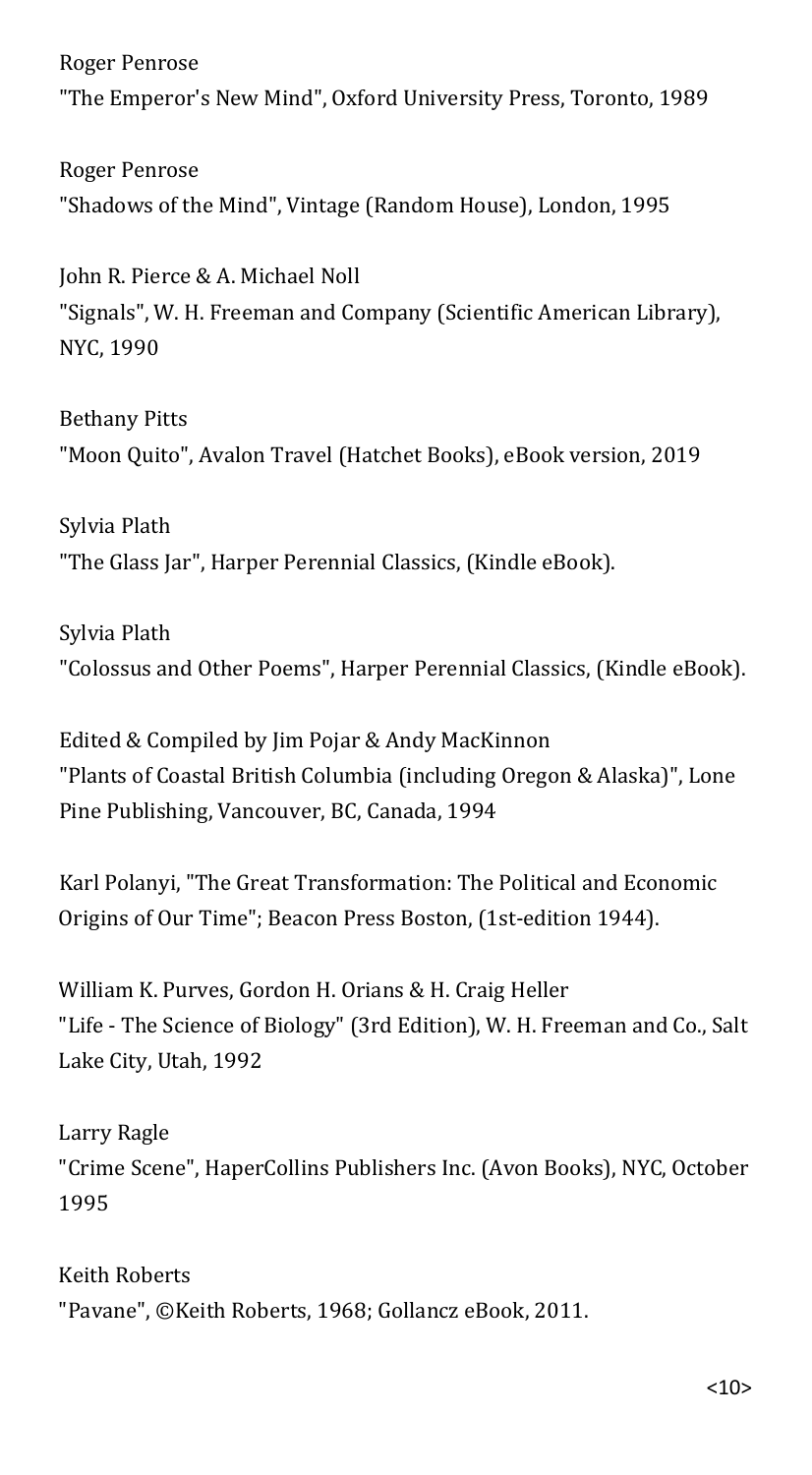Keith Roberts "Anita", ©Keith Roberts, 1970; Gollancz eBook, 2013.

Keith Roberts "Molly Zero", ©Keith Roberts, 1980; Gollancz eBook, 2013.

Kim Stanley Robinson "Red Mars", Bantam Doubleday Bell Publishing Group (Spectra), NYC, 1993

Kim Stanley Robinson "Green Mars", Bantam Doubleday Bell Publishing Group (Spectra), NYC, June 1995

Kim Stanley Robinson "Blue Mars", Bantam Doubleday Bell Publishing Group (Spectra), NYC, July 1997

Kim Stanley Robinson "Aurora", Hatchet Book Group, NYC, 2016, (Orbitbooks.net).

Colin A. Ronan "SCIENCE: Its History and Development among the World's Cultures", Facts on File Publications, NYC, 1982

Melissa Scott "Dreamships", Tom Doherty Associates, Inc. (Tor Books), NYC, July 1993

Peter Seidel "Uncommon Sense: Shortcomings of the Human Mind for Handling Big-Picture, Long-Term Challenges", Steady State Press (eBook), 2020.

Raymond A. Serway "Physics for Scientists and Engineers", Saunders College Publishing, Toronto, 1983

Raymond Siever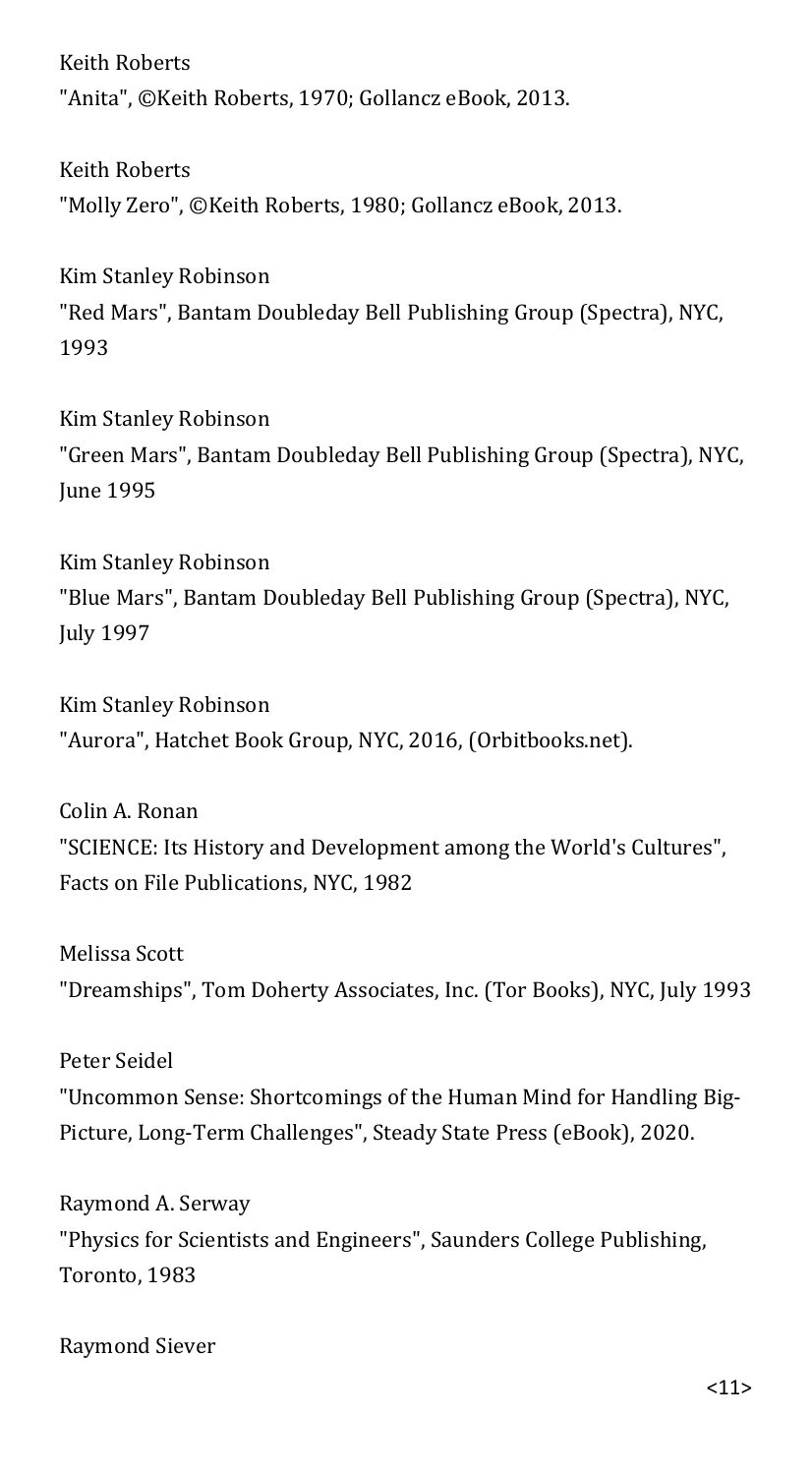"Sand", W. H. Freeman and Company (Scientific American Library), NYC, 1988

Dan Simmons "Hyperion", Bantam Doubleday Bell Publishing Group (Spectra), NYC, March 1990

Dan Simmons "The Fall of Hyperion", Bantam Doubleday Bell Publishing Group (Spectra), NYC, December 1995

Dan Simmons "Endymion", Bantam Doubleday Bell Publishing Group (Spectra), NYC, December 1996

Dan Simmons "The Rise of Endymion", Bantam Doubleday Bell Publishing Group (Spectra), NYC, July 1998

Neil Stephenson "CRYPTO-NOMICON", Avon Books (HarperCollins), 2002.

Bruce Sterling "Islands in the Net", An Ace Book (arrangement with Arbor House), NYC, March 1989

Bruce Sterling "Distraction", Bantam Doubleday Bell Publishing Group (Spectra), NYC, October 1999

S. M. Stirling "Black Chamber", Ace, Penguin Random House

S. M. Stirling "Theater of Spies", Ace, Penguin Random House

S. M. Stirling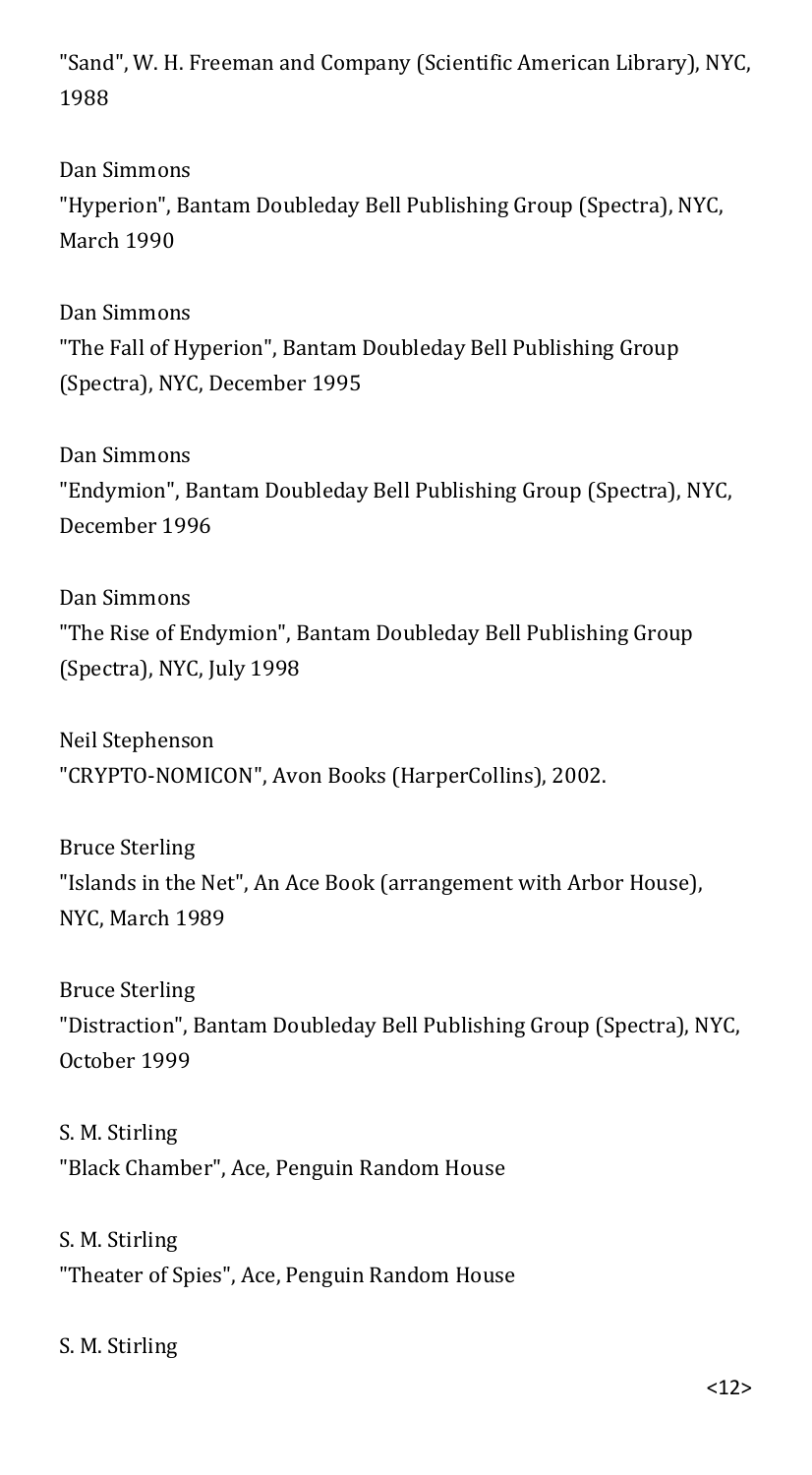"Shadows of Annihilation", Ace, Penguin Random House, 2020

S. M. Stirling "Daggers in Darkness", Ring of Fire Press, 2021, eBook.

Carol Stoker (editor) "Case for Mars III", Edited by Carol Stroker, Univelt, P. O. Box 28130, San Diego, CA, 92128, 1989

Jonathan Swift "Gulliver's Travels", (Illustrated), Crown Publishers Inc, 1947

Ilkka Syvänne "Military History of Late Rome, 284-361", Pen & Sword Military, 2015, (Kindle Edition)

Carl Payne Tobey "Astrology of Inner Space", Omen Press, Tucson, AZ, 1973

Lao Tsu (translated by Gia-Fu Feng & Jane English) "Tao Te Ching", Vintage Books Edition, NYC, 1972

Vladimir I. Vernadsky (translation David B. McMenamin) "The Biosphere", Copernicus, NYC, 1997

Joan D. Vinge "Snow Queen", Warner Books Inc., NYC, September 1989

Joan D. Vinge "Summer Queen", Warner Books Inc., NYC, December 1992

David Weber "In Fury Born", Baen Books, NY, 2007

David Weber The "Safehold" series, Tor Books, NY, from 2007 to 20??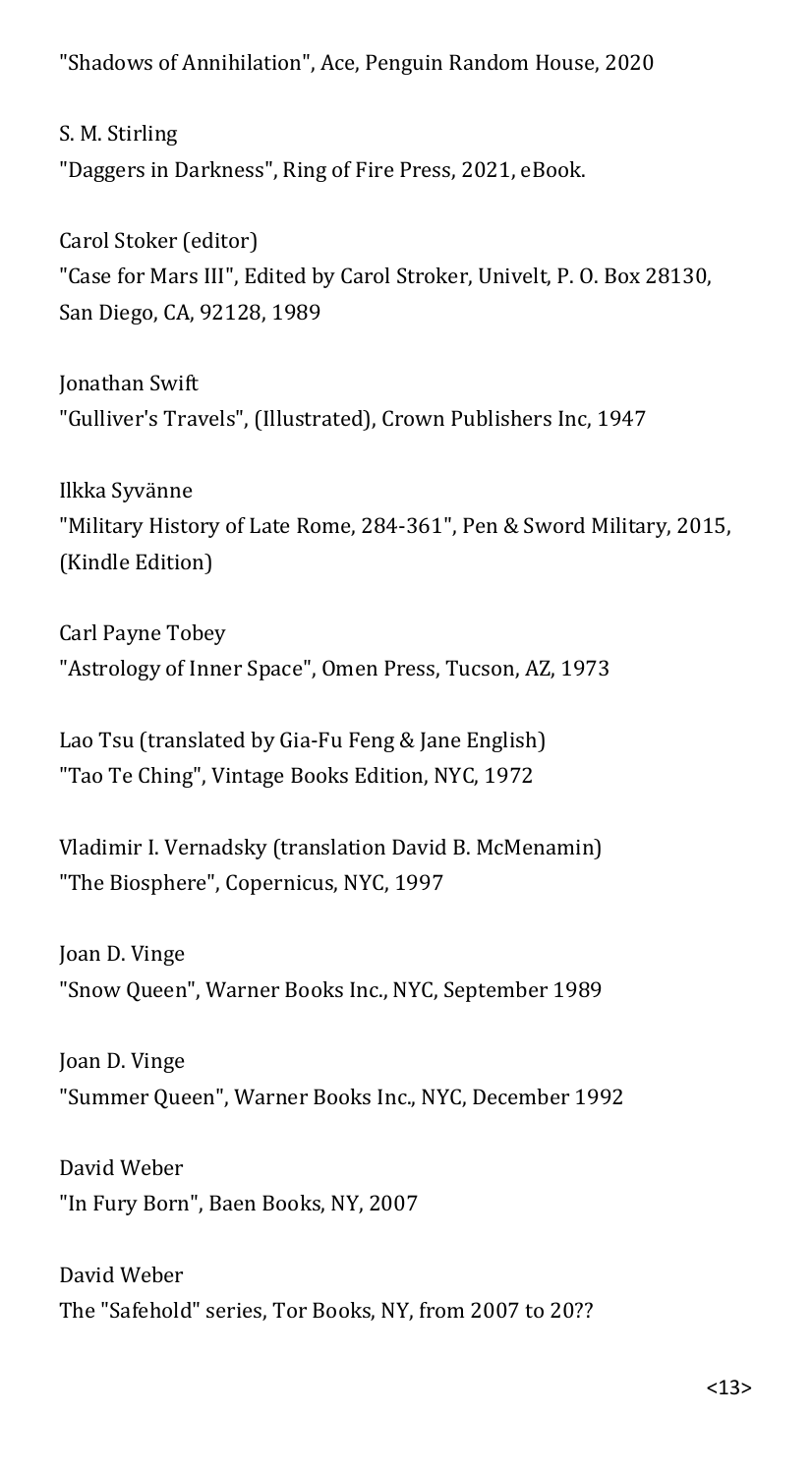Talbot H. Waterman "Animal Navigation", W. H. Freeman and Company (Scientific American Library), NYC, 1989

John Archibald Wheeler "A Journey into Gravity and Spacetime", W. H. Freeman and Company (Scientific American Library), NYC, 1990

Jack Whyte "Skystone", Penguin, 1993

Jack Whyte "Singing Sword", Penguin, 1993

Walter Jon Williams "Days of Atonement", Tom Doherty Associates Inc. (Tor Books), NYC,1992

Walter Jon Williams "Metropolitan", HarperPrism, HarperCollins Publishers, NYC, 1995

Walter Jon Williams "City on Fire", HarperPrism, HarperCollins Publishers, NYC, 1997

Connie Willis "Impossible Things", Bantam Doubleday Bell Publishing Group (Spectra), NYC, January 1994

Connie Willis "Doomsday Book", Bantam Doubleday Bell Publishing Group (Spectra), NYC, reissue July 1994

Connie Willis "Uncharted Territory", Bantam Doubleday Bell Publishing Group (Spectra), NYC, July 1994

Connie Willis